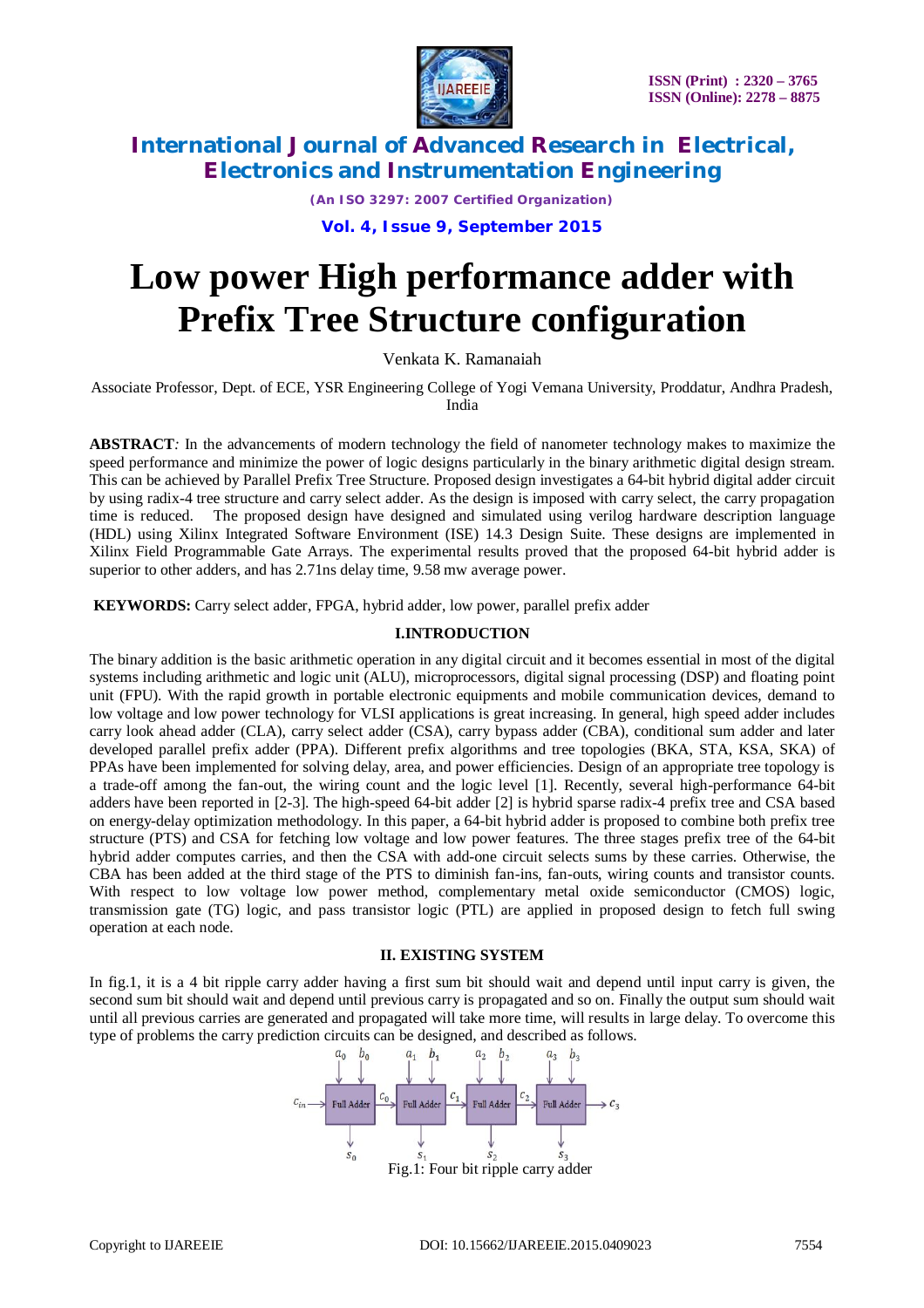

*(An ISO 3297: 2007 Certified Organization)*

## **Vol. 4, Issue 9, September 2015**

In order to reduce the delay in RCA (or) to propagate the carry in advance, we go for carry look ahead adder .Basically this adder works on two operations called propagate and generate. The propagate and generate equations are given by.

| $Pi = Ai XOR Bi$                                           |     |
|------------------------------------------------------------|-----|
| $G \equiv Ai \, AND \, Bi$                                 | (2) |
| For 4 bit CLA, the propagated carry equations are given as |     |
| $C = G 0 + P 0 C 0$                                        | (3) |
| $C \geq G 1 + P 1 G 0 + P 1 P 0 C 0$                       | (4) |
| $C3 = G2 + P2G1 + P2P1G0 + P2P1P0C0$                       | (5) |
| C4= G3+ P3G2+ P3P2 G1+ P3P2P1G0+ P3 P2 P1 P0 C0            | (6) |

Equations (3), (4), (5) and (6) are observed that, the carry complexity increases by increasing the adder bit width. So designing higher bit CLA becomes complexity. In this way, for the higher bit of CLA's, the carry complexity increases by increasing the width of the adder. So results in bounded fan-in rather than unbounded fan-in, when designing wide width adders. In order to compute the carries in advance without delay and complexity, there is a concept called Parallel prefix approach.

The PPA's pre-computes generate and propagate signals are presented in [4]. Using the fundamental carry operator, these computed signals are combined in [5]. The fundamental carry operator is denoted by the symbol " $o$ ".

$$
(gL, pL) o( gR, pR) = (gL + pL .g R, p L, p R)
$$
 (7)

For example, 4 bit CLA carry equation is given by,

$$
C4=(g4, p4) o [(g3, p3) o [(g4, p4) o (g3, p3) ]]
$$
\n(8)

For example, 4 bit PPA carry equation is given by,

$$
C4=[(\,g\ 4, p4) \, o\,(\,g\ 3, p3)] \, o[(\,g4, p4) \, o\,(\,g3, p3)] \tag{9}
$$

From equations (8) and (9) it is clear that, the CLA takes three steps to generate the carry, but PPA takes two steps to

generate the carry.



Fig.2:PPA Structure with carry save notation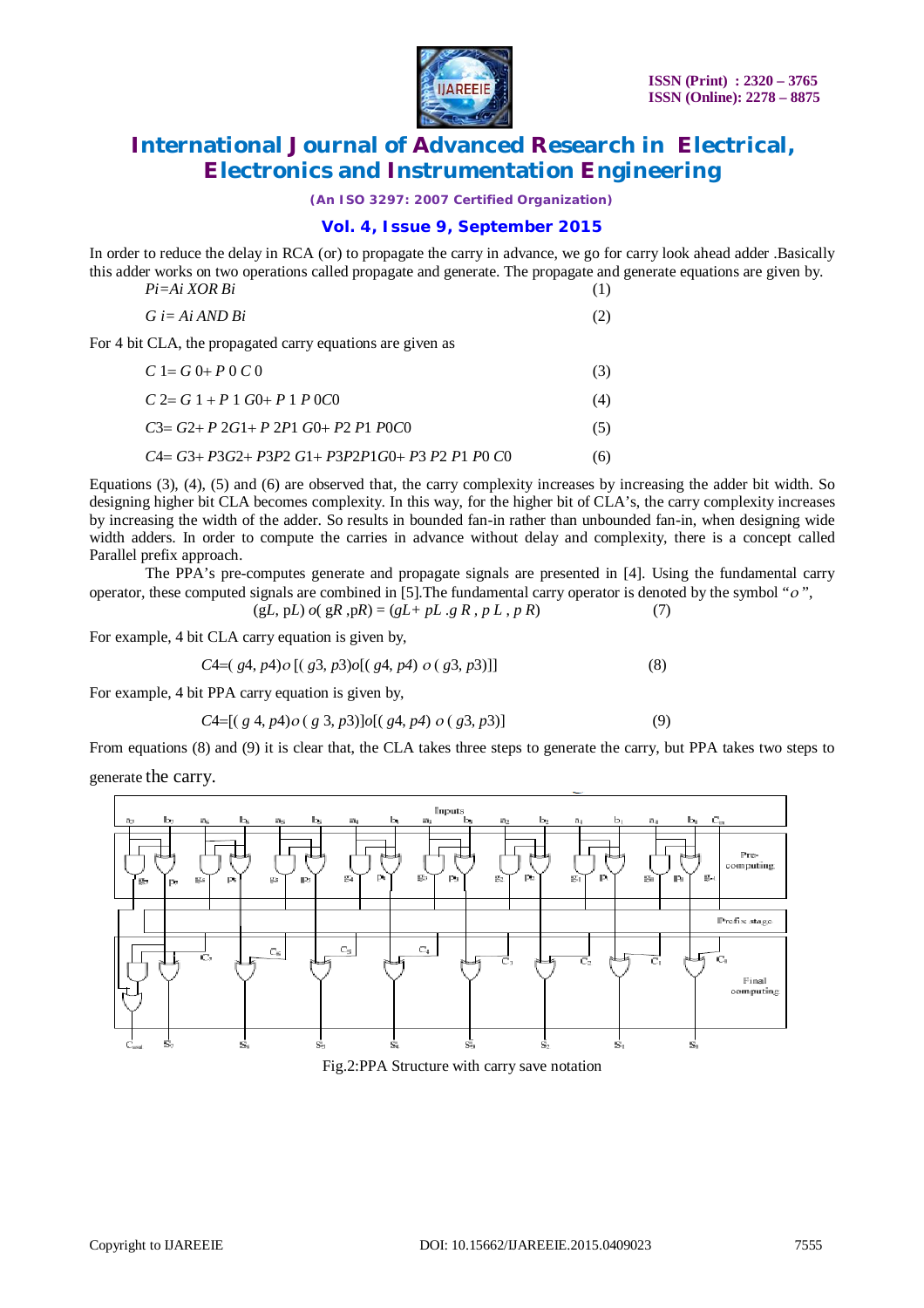

*(An ISO 3297: 2007 Certified Organization)*

## **Vol. 4, Issue 9, September 2015**



Fig.3:Black and Gray cells



Fig.4:16-bit Sparse KoggeStone adder

PPA's basically consists of three stages during addition process. They are

- 1. Pre computation
- 2. Prefix stage
- 3. Final computation, the structure of PPA is shown in fig.2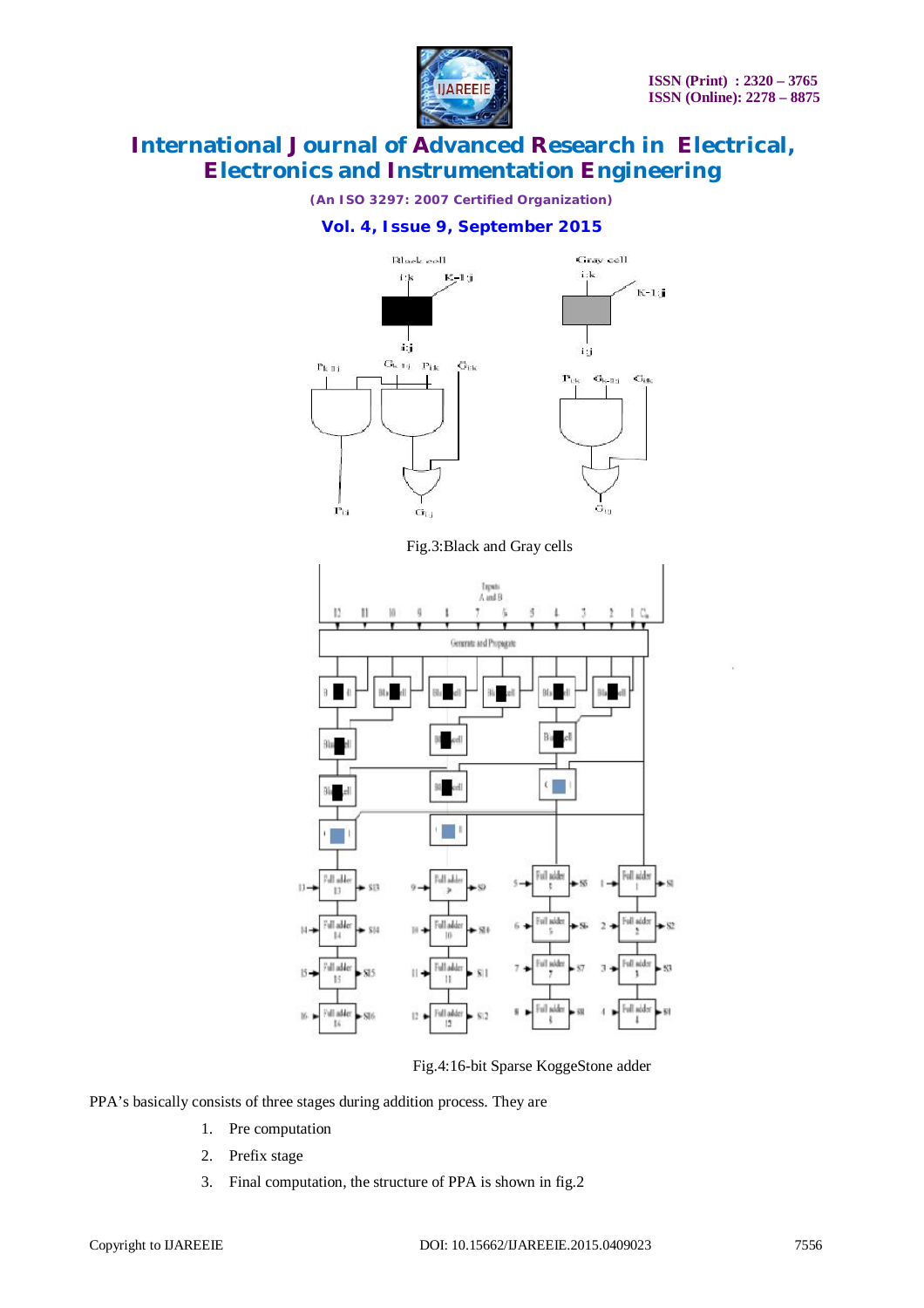

*(An ISO 3297: 2007 Certified Organization)*

## **Vol. 4, Issue 9, September 2015**

Figure 3 shows the definitions of cells that are used in prefix structures, including BC and GC. For analysis of various parallel prefix structures, see [4], [5]  $&$  [6].

#### **Kogge Stone Adder (KSA)**

KSA is another of prefix trees that use the fewest logic levels. A 16-bit KSA is shown in Figure 6. The 16 bit kogge stone adder uses BC's and GC's and it won't use full adders. The 16 bit KSA uses 36 BC's and 15 GC's. And this adder totally operates on generate and propagate blocks. So the delay is less when compared to the previous SKA and STA. The 16 bit KSA is shown in figure 4.In this KSA, there are no full adder blocks like SKA and STA [7] & [8].

### **III. PROPOSED 64-BIT HYBRID ARCHITECTURE**

The figure 5 shows new hybrid adder, is constructed with three modules, which consists of Generate or Propagate Generation (GPG), Prefix Tree Structure (PTS) and the CSA with add-one circuit. The initial stage or starting stage of the GPG generates individual generate and propagate signals for each bit position. The middle stage of the PTS computes some specific carries to the next stage for the CSA. The final stage of the CSA with add-one circuit selects the proper sum as the output. It is advantages that the initial stage of sharing generates and propagates signals in both PTS and CSA blocks to reduce the hardware structure overheads to achieve more compact area with less leakage power.



Fig.5: Block diagram of proposed hybrid architecture

In PPA, the carry computation approach dominates the overall performance of the adder design. In order to fetch faster computation, lot of parallel prefix tree structure topologies have been designed and developed to have a good trade-offs between speed, power and area. The more efficient way is implementing parallelizable prefix computation by taking advantage of the associative operator "*o*" [9], 0].The generate (*g*) and propagate (*p*) signals can be defined as follow:

$$
(g, p) o (g', p') = (g + pg' pp') \tag{10}
$$

Giving a series of bits i…j…k, the group generate/propagate pair  $(g_{ik}, p_{ik})$  can be expressed in terms of input signals p *j* and g *j* from bit position i to k, respectively. Therefore,

$$
(g_{i:k}, p_{i:k}) = (g_i, p_i) \circ (g_{j+1}, p_{j+1}) \circ (g_j, p_j) \circ (g_{j-1}, p_{j-1}) \circ \dots \circ (g_k, p_k)
$$
\n
$$
(11)
$$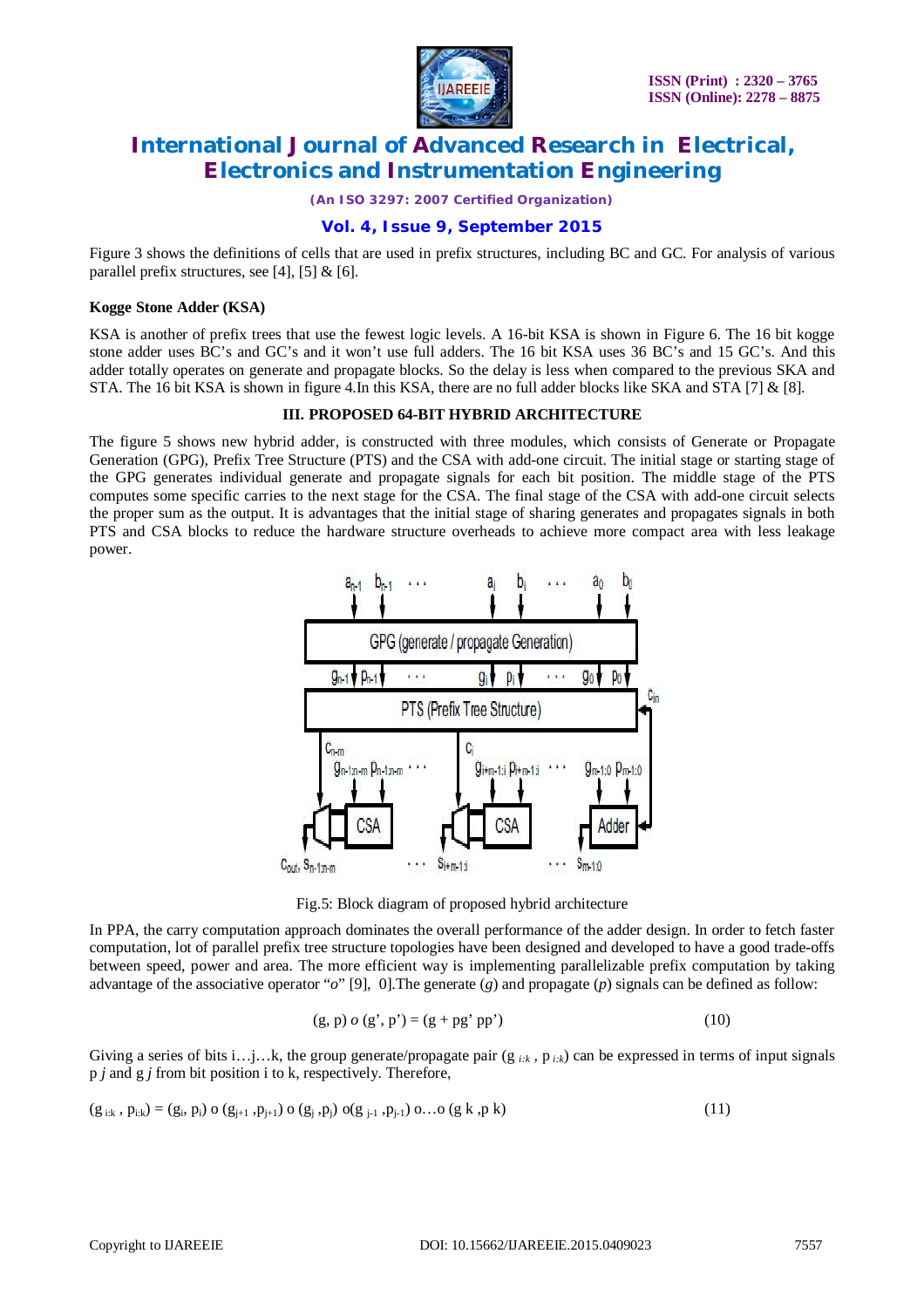

*(An ISO 3297: 2007 Certified Organization)*

**Vol. 4, Issue 9, September 2015**



Fig.6: Proposed 64-bit hybrid adder

The invented 64 bit hybrid adder has designed based on PTS and CSA, has shown in Figure 6. For a group of four bits, the radix-4, 64-bit hybrid adder is composed of three stages. According to the relationship between stage and radix in a prefix tree [2],[11],[12] the fewer stages depend on higher radix adopted, and the least stages are applied in prefix adder results in the potential higher speed and lowest power consumption. A 4-bit CSA is taken in my consideration is due to the delay time of a 4-bit carry ripple adder (CRA) module is slightly less than that of PTS. Consequently, every four-bit of PTS computes a carry for Corresponding 4-bit CSA module. To achieve the goal of high speed adder, carry-in signal (cin) directly connects to the second stage. The proposed structure differs greatly from other architectures in which carry-in signal are linked to the first stage. In such scheme, the critical path of proposed design has reduced load capacitance. As a result,the total performance of the adder will be boosted.

In the proposed 64-bit hybrid adder, the generate signal (gi) and propagate signal (pi) are generated at the initial stage. The radix-4 PTS, the middle stage, computes carries tothe CSA modules in final stage. For the first and second stages, every module utilizes CMOS logic to complete the intermediate carry. To diminish the fan-out at the second stage as the fan-in at the third stage, CBA is adopted at the third stage for terminal carry output. This turns out to greatly reduce the wiring counts, so the third stage owns compact area and lower power consumption. And CBAs skip over long carry ripple to reduce the delay time with fewer transistor numbers. At the final stage, the 4-bit CSA quickly produce sums through MUXs when carry signal arrived. Fig. 7 shows the simulated waveforms, and table 1 gives comparison of various adders.



### **V. RESULT AND DISCUSSION**

Fig. 7: Wave forms